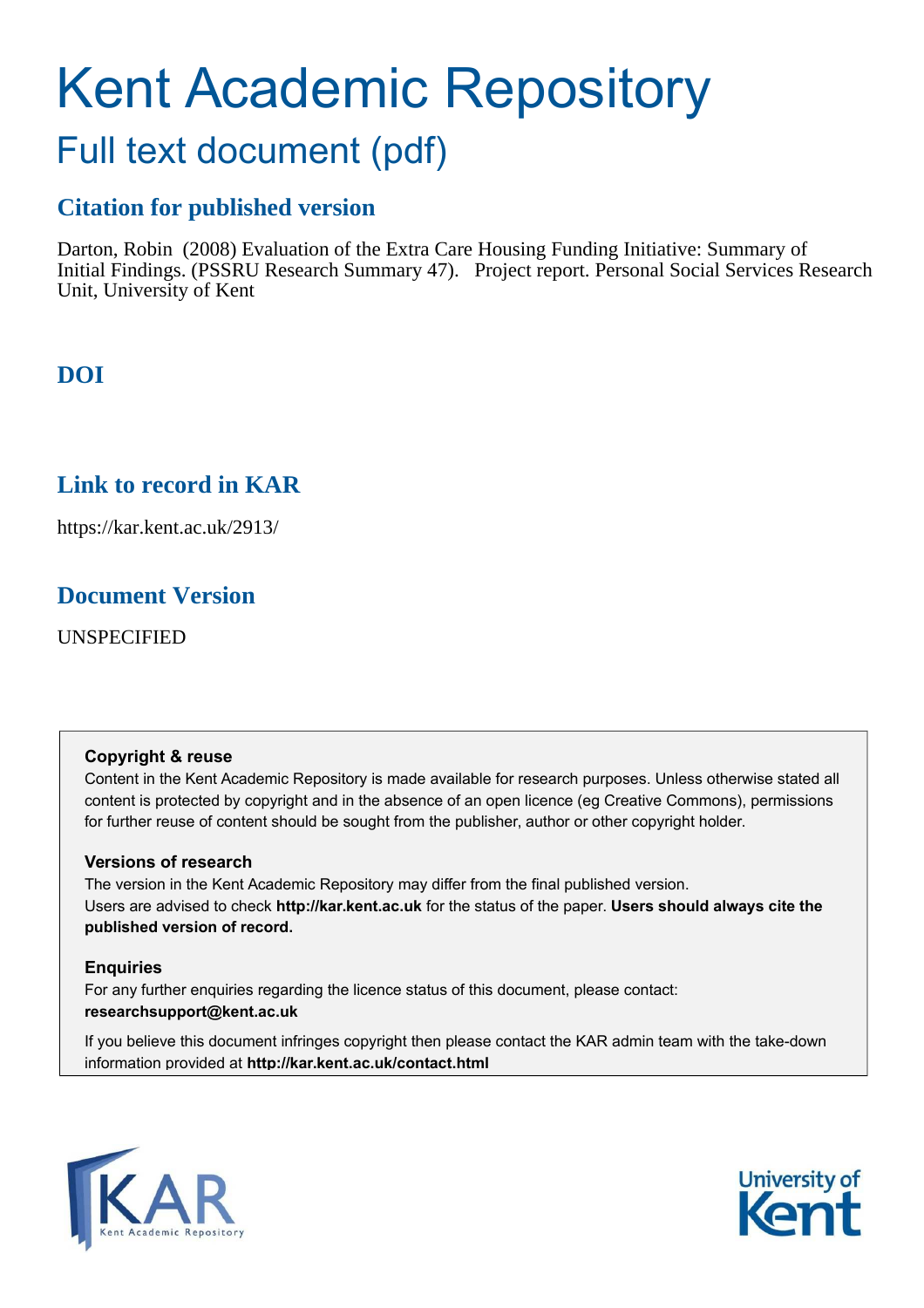# Evaluation of the Extra Care Housing Funding Initiative: Summary of Initial Findings

# PSSRU RESEARCH SUMMARY 47 **JANUARY 2008**

#### **BACKGROUND**

A central principle underlying government policy is to help people maintain their independence in their own homes for as long as possible. In particular, there has been a long-standing policy to reduce admissions to care homes. Extra care housing is a development of sheltered housing that aims to meet the housing, care and support needs of older people, while helping them to maintain their independence in their own private accommodation. The Extra Care Housing Funding Initiative (ECHFI) represented the first investment by the Department of Health in capital funding for housing and aims to develop such innovative housing with care options for older people and stimulate effective local partnerships between health, social services and housing agencies and providers. The Fund committed  $\int_{0}^{1}$  147 million towards such developments between 2004 and 2008.

While there have been a number of small-scale evaluations, there is a lack of large-scale research evidence about the benefits and costs of housing and care schemes. The study reported here represents the first major study of housing and care funded by the Department of Health.

#### **AIMS**

The principal aim of the study is to evaluate the development of new-build schemes for older people funded in the first two rounds of the ECHFI. The evaluation is following these early schemes from their implementation, including tracking residents' experiences and health over time. A particular feature of the study is to compare costs and outcomes with those for residents moving into care homes. The aim is to collect information on the characteristics of residents of extra care schemes in a way that allows comparisons to be made with the results of previous studies PSSRU has undertaken of care homes and their residents.

More broadly, the evaluation provides an opportunity to collect evidence about the process and impact of new approaches to providing accommodation and care for older people. In addition to the work funded by the Department of Health, PSSRU has been awarded funding for three further studies that will complement the main evaluation. These include two projects supported by the Joseph Rowntree Foundation (JRF): a study of the development of social activity and community involvement in extra care (see below); and an in-depth study of one of the schemes to investigate and compare costs to all stakeholders before and after residents move into extra care. A further study on evaluating design of such schemes has also been commissioned by the Engineering and Physical Sciences Research Council (EPSRC) and is being led by researchers from Sheffield University.

#### **METHOD**

Originally, it had been planned to collect information about all 22 new-build schemes funded in the first two rounds of the ECHFI (2004–2006), but delays in the opening of some schemes and the requirements of the research timetable mean that it will only be possible to include 19 schemes. Local interviewers have been recruited to liaise with each scheme and to assist in data collection, including helping residents to complete questionnaires when required.

Two main sets of information are being collected about new residents:

- $\blacksquare$  The demographic characteristics and care needs of residents, drawing on information collected in the assessment process
- - Residents are being asked to complete a questionnaire about their expectations of extra care and their experiences of moving into the scheme

Six months after they have moved in, residents are being asked about their current care needs, receipt of services and well-being. At the same time, a number of residents and staff are being interviewed to identify how social activities and links with the community are developing. A year after the opening of the scheme all residents are being sent a questionnaire about the social life, and some residents are being invited to provide more in-depth information about the social impact of living in these schemes. The collection of information about care needs, service receipt and well-being is being repeated 18 months after people have moved in.

#### **RESULTS**

Here we summarise the main findings of the initial report (Darton et al., 2008), which drew on data that were available for eight schemes that had opened in 2006 and early 2007: Bradford, Brighton and Hove, East Riding, Enfield, Havering, Northamptonshire, Peterborough and West Sussex (Horsham DC).

#### **The schemes**

The majority of the eight schemes are in urban areas. One scheme is a village, which provides mainly flats and a small number of bungalows. The other schemes all provide apartment-style accommodation. The average size of the schemes (excluding the village) is 45 units, while the village provides 270 units of accommodation. All of the schemes provide one- and two-bedroom accommodation but, apart from in the village and one of the smaller schemes, the majority of units have one bedroom. Three of the smaller schemes provide accommodation for social rent, and the remaining four provide accommodation for a combination of social rent and shared ownership, while the village provides accommodation for social and market rent, shared ownership and open market sale.

#### **The residents**

By Autumn 2007, 541 people had moved into the eight schemes and, of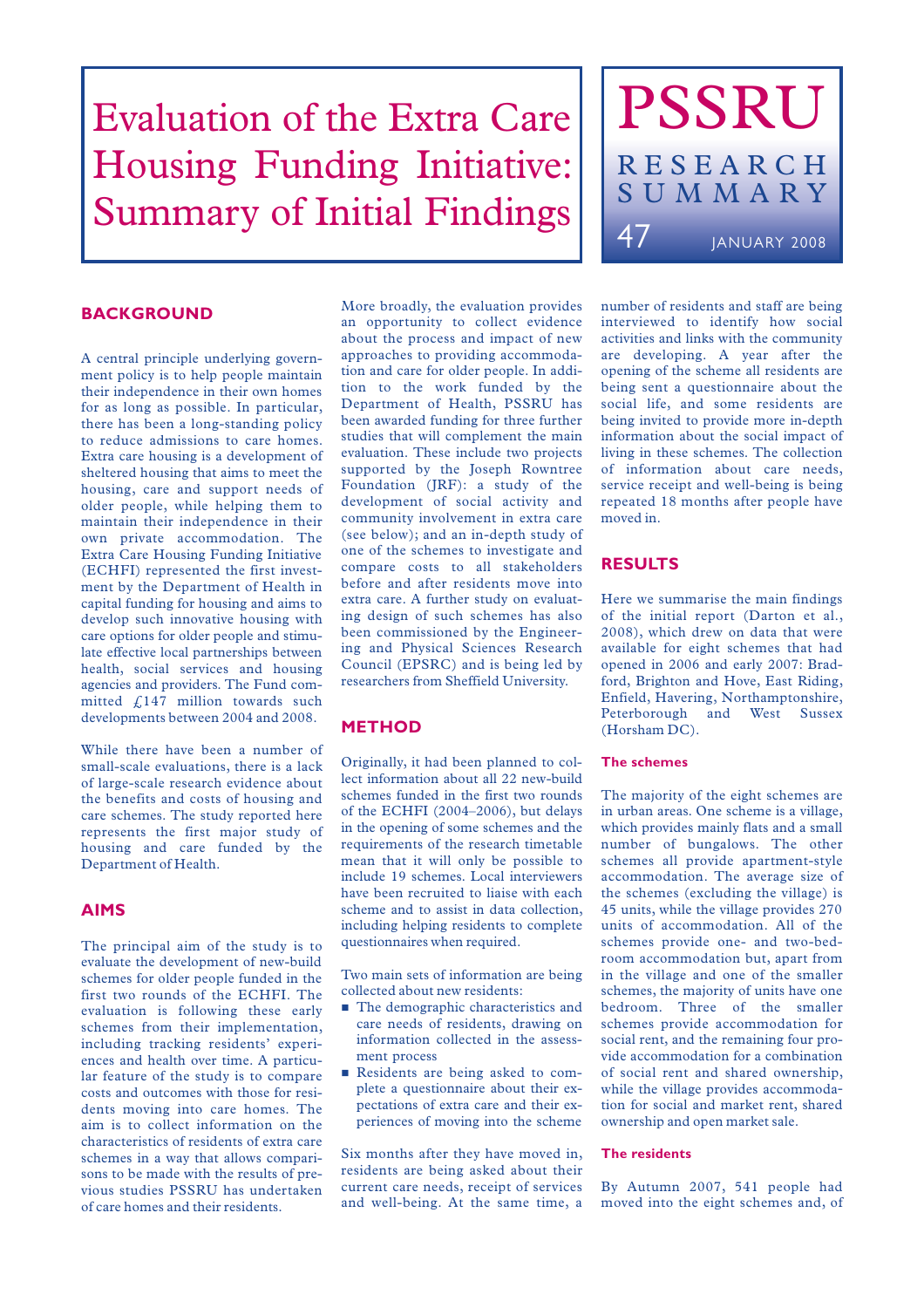these, 446 (82 per cent) chose to take part in the evaluation. Of those taking part, 285 (64 per cent) had a care need; those without a care need mainly lived in the village. Similar information was available about 494 people with care needs who had moved into care homes providing personal care following a local authority assessment in 2005 (Darton et al., 2006).

The ages of the 285 residents ranged from 45 to 97 years, with a mean of 78 years. Approximately 15 per cent were aged under 65, and 13 per cent were aged 90 or over. Just over a third (35 per cent) were men and just under a third (30 per cent) were married. There were very similar numbers of men and women in each marital status category, apart from widows, who accounted for 36 per cent of all residents. Only 13 of the residents were recorded as being of non-white ethnic origin.

Compared with those who moved into care homes, people who moved into extra care were younger, more likely to be male, and less likely to be widowed or living alone (see table 1). Prior to moving in, the majority (85 per cent) had been living in their own home or sheltered housing, whereas nearly two-thirds of the people moving into care homes had been in hospital, a care home or had been receiving intermediate care. Nearly two-fifths (38 per cent) of those who had lived in private households had been owner-occupiers, although primarily they were moving into social rented accommodation.

Those who moved into extra care had much less physical and mental impairment and required much less support than those who moved into care homes. Just under 30 per cent of those who moved into extra care had moderate or more severe levels of dependence, compared with two-thirds of those moving into a care home providing personal care. A very small proportion (4 per cent) who moved into extra care were severely mentally impaired, compared with 39 per cent of those moving into a care home providing personal care.

Prior to moving in, nearly 60 per cent of residents were recorded as either having received informal care from a person in the same household (22 per cent) or at least weekly from someone outside the household (36 per cent). In terms of formal services, 43 per cent of residents had received home care, but very few (6 per cent) received more than 14 hours per week, or two hours per day. More residents were expected

#### **Table 1. Comparison of people moving into extra care and care homes (personal care)**

|                               | Extra care | Care homes  |
|-------------------------------|------------|-------------|
| Mean age [Range]              | 78 [45-97] | 85 [65-102] |
| Female (%)                    | 65         | 73          |
| Non-white (%)                 | 5          |             |
| Single/divorced/separated (%) | 27         | 14          |
| Married (%)                   | 30         | 17          |
| Widowed (%)                   | 43         | 68          |
| Living alone $(\%)$           | 60         |             |

to receive home care after their move to extra care. Overall, 66 per cent were expected to receive home care, and nearly 12 per cent were due to receive more than 14 hours per week.

#### **Reasons for moving and expectations**

In addition to those residents who had been assessed, a number of people with no care needs moved into the schemes. With only one exception, these residents moved into the village. The questionnaire asking about people's expectations and experiences was given to all residents and returned by 417 residents (77 per cent of the 541 people living in the schemes).

The majority of residents made decisions about moving themselves, both whether to move (67 per cent) and where to move to  $(71$  per cent). Although nearly all (87 per cent) visited the scheme beforehand, less than a quarter considered other options.

People move because of both 'push' factors associated with their current accommodation and 'pull' factors that attract them to where they move.

Residents with care needs indicated that the most important reasons for moving out of their previous home (push factors) were their own physical health, a lack of services, coping with daily tasks, and difficulty in getting around their homes (see figure 1). For residents without care needs, garden maintenance and fear of crime were more important. Those things which attracted residents to the schemes (pull factors) were having their own front door and tenancy rights, an accessible bathroom and living arrangements, the size of the accommodation, the security offered by the scheme, and care support on site (see figure 2).

Comparison of figures 1 and 2 suggests that pull factors associated with extra care housing were much more important in motivating a move than push factors.

Overall, two-thirds of residents experienced the move as quite or very stressful. Interestingly, people without care needs reported more stress: 16 per cent without care needs said that they did not find the move at all stressful, compared with 39 per cent of residents with care needs. This may have been due in part to the support of staff and relatives. Overall, nearly all residents (90 per cent) described their move as well organised. Fifty-one and 33 per cent, respectively, said members of staff were very and quite helpful.

In terms of expectations, nearly all residents (91 per cent) expected to live in the extra care schemes for as long as they wanted to. Just under a third of those with care needs (30 per cent) reported that they had no intention of moving on. For those with no care needs, 88 per cent saw the need to move into a care home as a very unlikely future possibility, but did not rule it out.

Overall, 65 cent of residents did not expect to see a change in the frequency with which they saw family and/or friends. This may be related to the fact that in 45 per cent of cases people were moving locally.

#### **Social well-being**

Information about social activities six months after opening was available for six schemes. All of these schemes had, to some degree, adopted a resident-led approach, although how this actually operated in practice varied between the schemes.

Most schemes had a number of regular (weekly or fortnightly) activities, alongside less regular one-off events. Shops and restaurants are emerging as being important to the development of the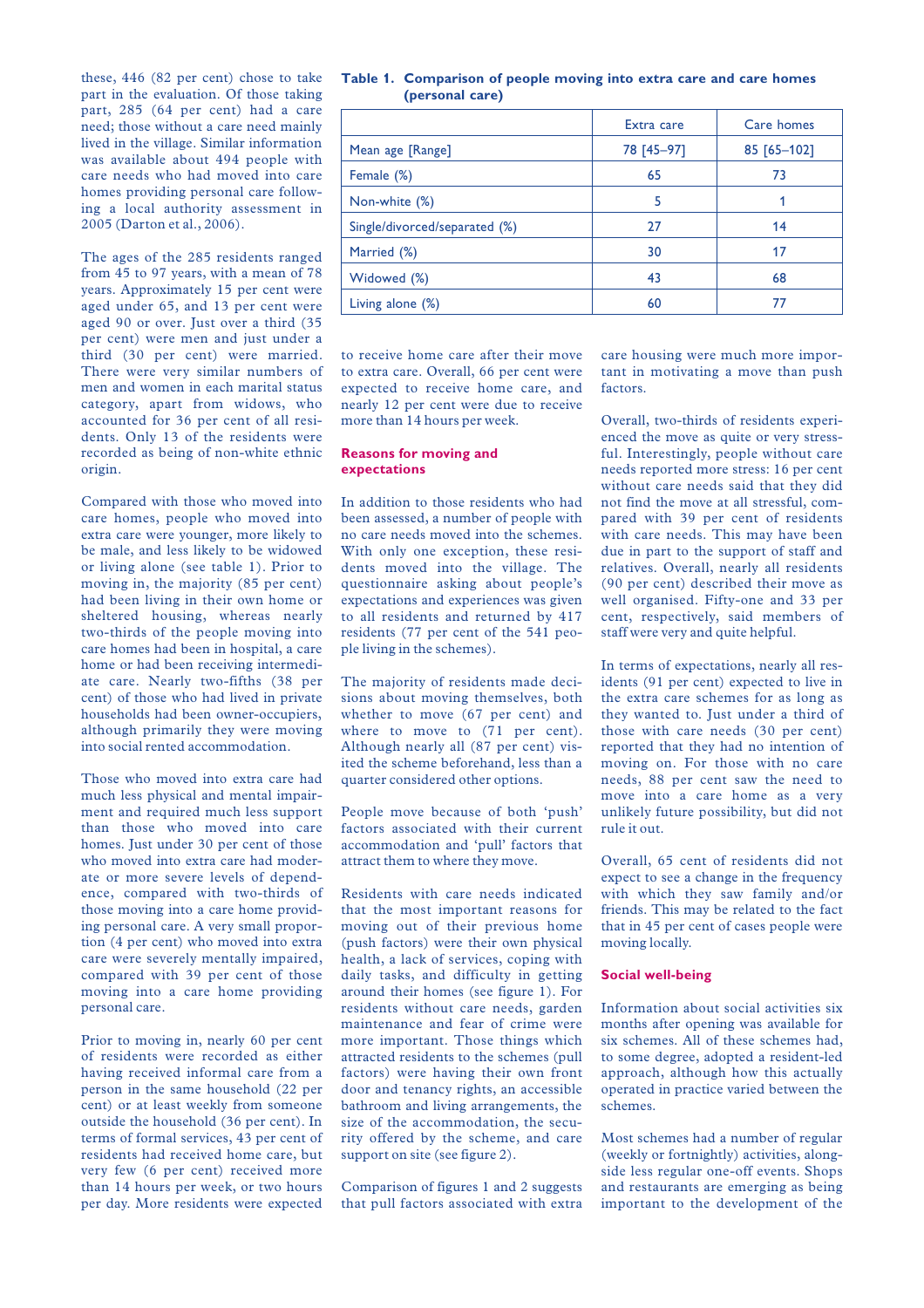

**Figure 2. Pull – attractions of extra care**



social life of schemes. For example, one member of staff commented that:

#### *'The shop has been a catalyst to getting people integrating well together.'*

The reverse also applied: the absence of these facilities was seen as undermining opportunities for socialisation. Links with the local community were taking time to develop and were dependent on the local context, particularly transport.

The balance between being able to socialise and having your own front door was highly valued. For example, one resident said:

'…*I would have thought it's the best answer to everything – you've got privacy but you've got activities that are there.'*

Residents' health and mobility can be a barrier to getting involved in organising and running their scheme's social life, as well as a barrier to participation in social activities and events. The nature of the care routine can also be a barrier. For example, one scheme manager said:

*'It would be nice to have a system where the carers have flexibility to take people downstairs for impromptu reasons, but they are tied to times. So it would be nice to have the flexibility of a nursing home [in terms of staff deployment] but with the independence of extra care, it would be fantastic. I hate saying to people that their carers can't do something because it isn't paid for,it's so sad.'*

Having an active and involved residents' committee, interested residents, helpful staff, and a well-designed scheme were cited as factors helpful in developing a scheme's social life. There were indications of neighbourliness and 'community spirit' developing. Factors which may affect the social climate, the 'feel' of a place in terms of friendliness, and levels of conflict include the previous existence of a sheltered housing scheme onsite, having a mix of tenures, having a mix of health and dependency levels, and the role and personality of the scheme manager.

#### **CONCLUSIONS AND NEXT STEPS**

These are very early results so we need to be careful about generalising from the results, especially since information is only available about one care village at this stage. Information is currently being collected from a further five schemes, including another village, and future reports and summaries will provide a broader picture. Inevitably, social activities and relationships need time to develop, and future reports should reflect this. Nevertheless, the information collected so far provides a unique snapshot of eight new schemes and their residents.In the light of the move to use extra care as an alternative to care homes the study provides us with an opportunity to compare people moving into early innovative schemes funded under the ECHFI with those moving into a care home. It would appear that most schemes prefer to admit residents with lower levels of physical and mental impairment than is common in care homes. This reflects both policies of prevention and supporting independence as mixed communities can provide mutual support. For those with mental impairment, moving to a new environment before they become more severely impaired means that people can become familiar with their new surroundings while they are still able to do so.

The move to extra care seems to be a positive choice by people themselves, planned primarily in anticipation of future needs rather than as the result of a crisis, as is so often the case for care homes. It is encouraging to see the pull factors of the schemes themselves featuring so highly in their accounts of the reasons for moving and their expectations.

We might expect the biggest impact of the move on people's social lives to be associated with the facilities and activities provided on site. While social factors were not the predominant draw to extra care housing, they were cited as important by about half of residents. This raises the question to what extent people's social well-being improves on moving into these schemes.